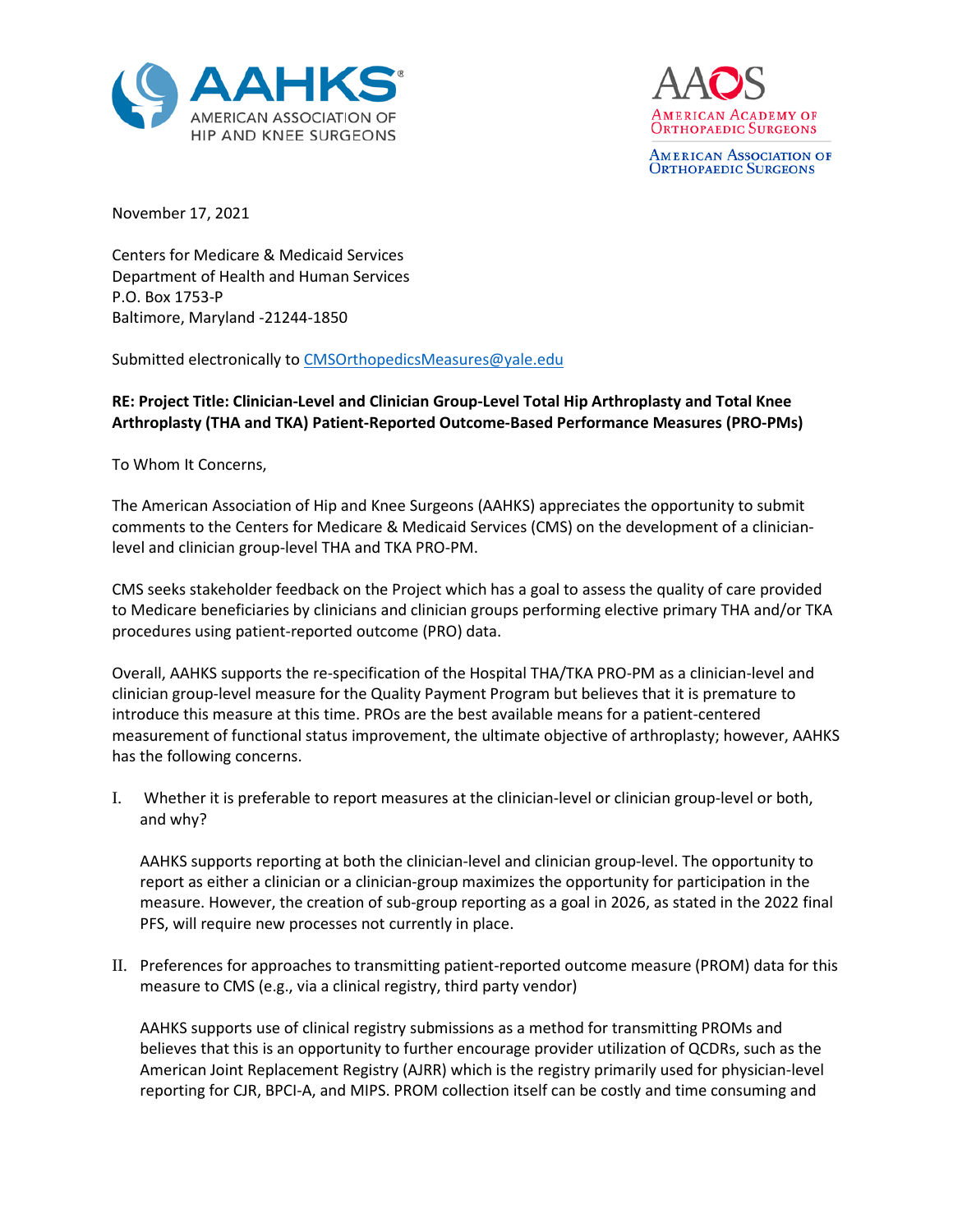participation in data submission through a third party vendor will result in additional costs to the clinician/clinician groups whose hospitals have chosen to not participate in a clinical registry. This presents a barrier to participation for those without infrastructure or hospital support for PROM collection and transmission. The same barrier exists for patients who are HOPD THA/TKA and those whose care is completed at an ASC.

## III. Optimal minimum response rate for measure calculation and/or future reporting

The target for minimum response rate has no basis at this time. The CJR experience is not appropriate for determining collection rate targets given that there was significant incentive provided in terms of collection targets being met. Studies evaluating PROMs have demonstrated significant variation in response rate based on numerous demographic factors. Ideally data collection during voluntary collection with incentivization for high collection rates would precede final determination.

## IV. Any additional input on the measure for future implementation planning

AAHKS supports clinician-level and clinician group-level PRO-PM for QPP, but believes that it is premature to introduce the measure at this time without having an appropriate benchmark for response rate. AAHKS recommends the initial implementation of the clinician-level and clinician group-level PRO-PM as a voluntary quality point rewarded structural measure to assess the viability of collection of PROMs by clinician and clinician groups which would then be used as a means of establishing the expected response rate. Stratified process targets starting at low levels would provide a minimum basis to establish the expected response rate and could be raised to find any potential ceiling.

PROM collection and reporting is valuable and appropriate, but it is nevertheless an administrative burden on multiple parties that make a PROM capture rate of 60-70% a challenge. In particular, AAHKS is concerned for individual practitioners and small groups who will need additional time to develop policies and procedures to collect and report these data. Therefore, AAHKS recommends delaying inclusion of this measure in the QPP for 2 years to monitor and assess its use at the hospital level before expanding to the clinician level.

AAHKS welcomes the risk model developed for this measure but believes that ongoing evaluation of the risk factors in the model is required to ensure that the risk factors identified from CJR patients are appropriate when applied to the entire Medicare population. AAHKS has long favored the inclusion in risk adjustment of sociodemographic factors of patients. AAHKS recognizes that the statistics on the sample population of CJR patients did not demonstrate an influence on the PRO-PM, however, to mitigate even the perception of sociodemographic risk, AAHKS recommends stratification by proportions of dual-eligibility similar to what is now used by the CMS Readmission Reduction Program.

If and when CMS proposes to formally add this PRO-PM to QPP, AAHKS supports an incentive for the collection PROMs. The development of a new E/M code to support collection of PROMs would support clinicians and clinician groups to develop infrastructure for data collection and support participation in registries for data submission. Once a target response rate has been established, an incentive program providing additional Quality Points for high performers will encourage C/CGs to improve systems for collection and submission making the measure more meaningful as response rates improve.